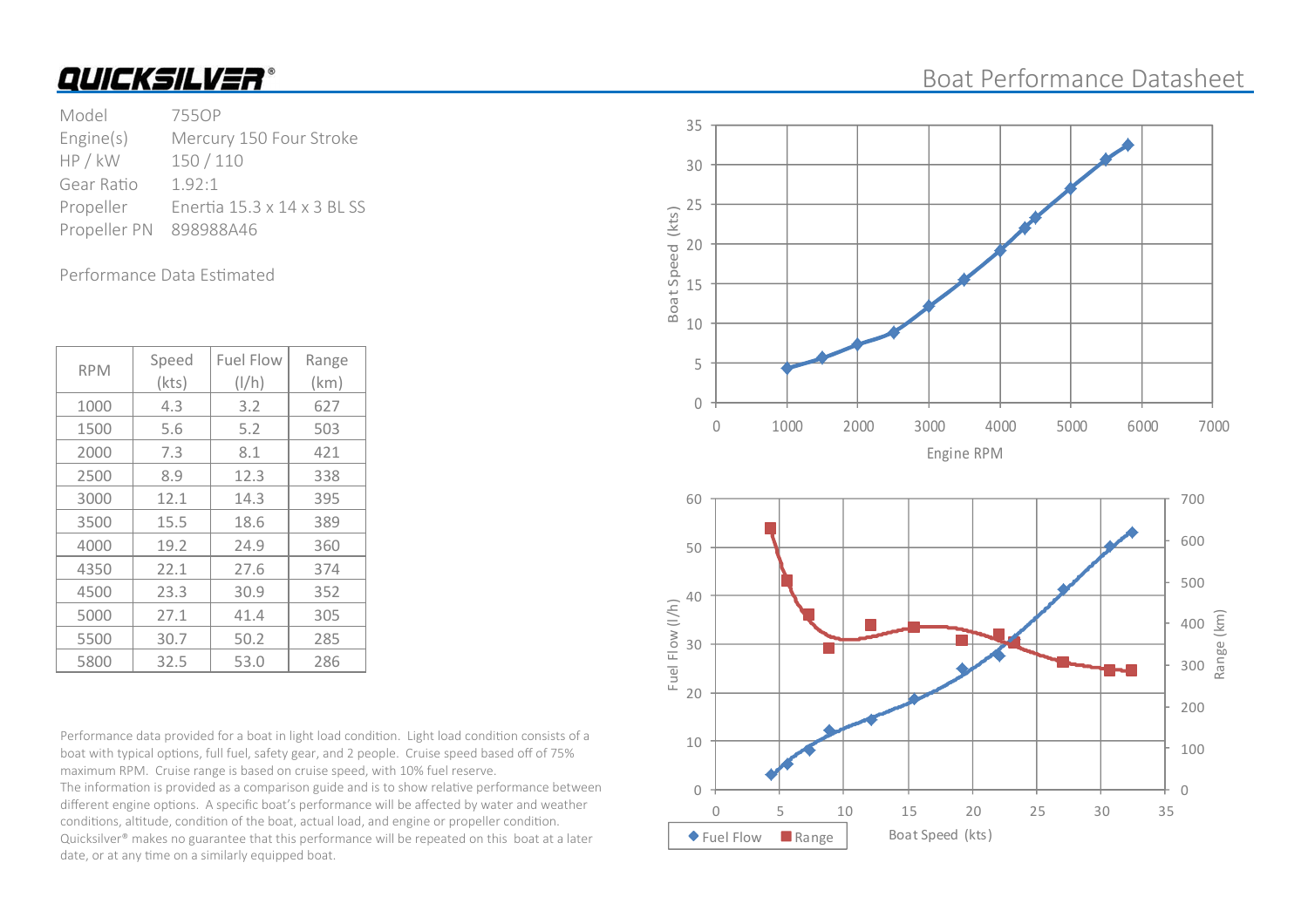| Model                  | 755OP                       |
|------------------------|-----------------------------|
| Engine(s)              | Mercury 150 Verado          |
| HP / kW                | 150/110                     |
| Gear Ratio             | 2.08:1                      |
| Propeller              | Fnertia 15.3 x 14 x 3 BL SS |
| Propeller PN 898988A46 |                             |
|                        |                             |

Dry Weight 1880 kg Test Weight 2322 kg

| <b>RPM</b> | Speed | <b>Fuel Flow</b> | Range |
|------------|-------|------------------|-------|
|            | (kts) | $\frac{1}{h}$    | (km)  |
| 1000       | 3.2   | 2.3              | 647   |
| 1500       | 5.0   | 3.8              | 616   |
| 2000       | 6.5   | 5.7              | 534   |
| 2500       | 7.5   | 8.7              | 399   |
| 3000       | 9.0   | 13.2             | 315   |
| 3500       | 12.6  | 17.4             | 338   |
| 4000       | 17.6  | 22.3             | 368   |
| 4500       | 21.8  | 28.0             | 362   |
| 4800       | 23.8  | 31.4             | 354   |
| 5000       | 25.2  | 34.4             | 341   |
| 5500       | 28.6  | 43.5             | 306   |
| 6130       | 31.9  | 54.9             | 271   |

Performance data provided for a boat in light load condition. Light load condition consists of a boat with typical options, full fuel, safety gear, and 2 people. Cruise speed based off of 75% maximum RPM. Cruise range is based on cruise speed, with 10% fuel reserve. The information is provided as a comparison guide and is to show relative performance between

different engine options. A specific boat's performance will be affected by water and weather conditions, altitude, condition of the boat, actual load, and engine or propeller condition. Quicksilver® makes no guarantee that this performance will be repeated on this boat at a later date, or at any time on a similarly equipped boat.

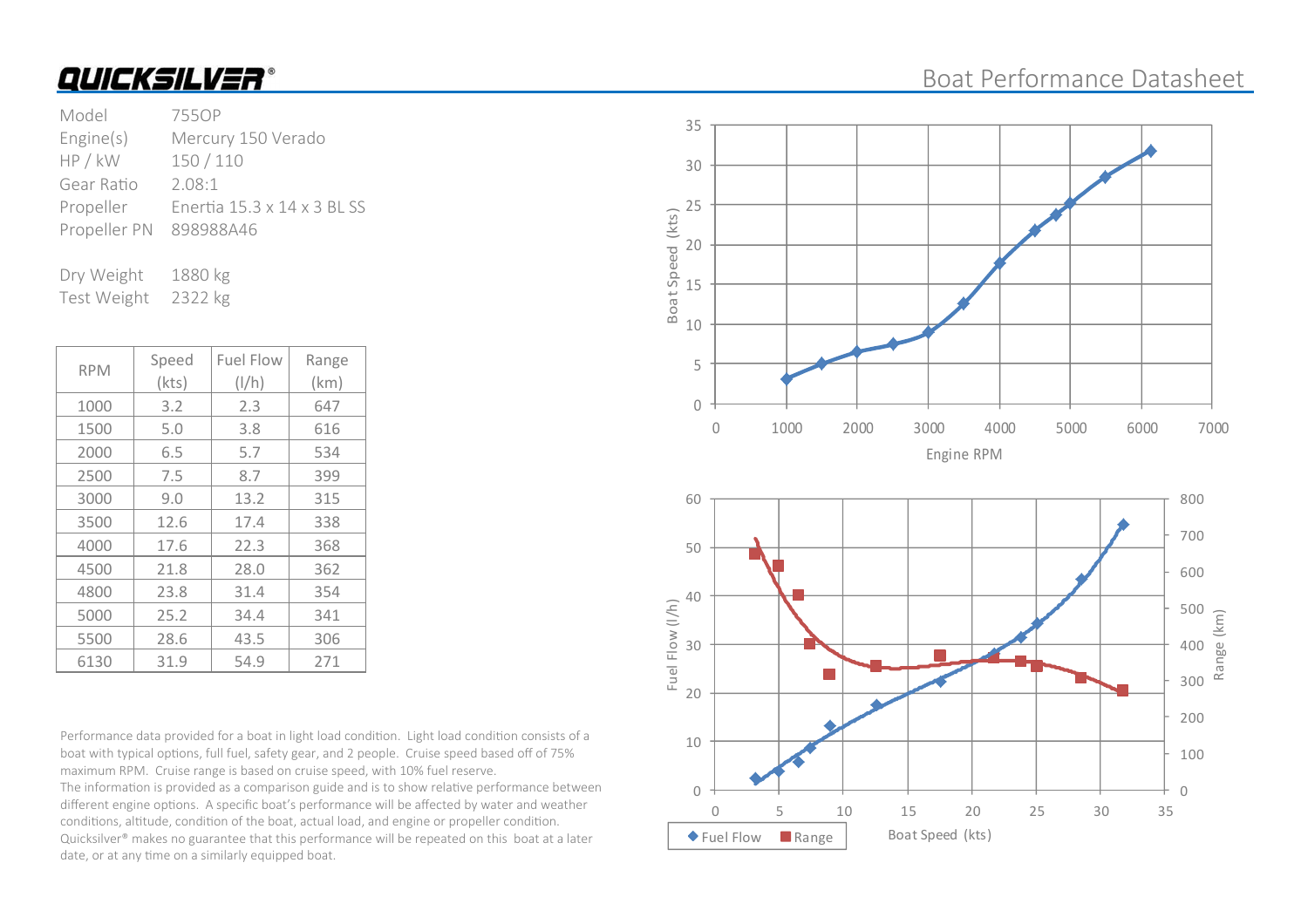| Model                  | 755OP                       |
|------------------------|-----------------------------|
| Engine(s)              | Mercury 175 Verado          |
| HP / kW                | 175/129                     |
| Gear Ratio             | 2.08:1                      |
| Propeller              | Enertia 15.3 x 14 x 3 BL SS |
| Propeller PN 898988A46 |                             |
|                        |                             |

Dry Weight 1880 kg Test Weight 2322 kg

| <b>RPM</b> | Speed | <b>Fuel Flow</b> | Range |
|------------|-------|------------------|-------|
|            | (kts) | $\frac{1}{h}$    | (km)  |
| 1000       | 3.4   | 2.3              | 699   |
| 1500       | 5.2   | 3.8              | 635   |
| 2000       | 6.5   | 5.7              | 530   |
| 2500       | 7.5   | 8.7              | 399   |
| 3000       | 8.7   | 13.2             | 306   |
| 3500       | 12.5  | 18.2             | 320   |
| 4000       | 17.9  | 21.6             | 386   |
| 4500       | 21.7  | 27.6             | 366   |
| 4800       | 23.8  | 33.7             | 330   |
| 5000       | 25.2  | 35.6             | 330   |
| 5500       | 28.3  | 46.2             | 286   |
| 6100       | 32.6  | 55.6             | 273   |

Performance data provided for a boat in light load condition. Light load condition consists of a boat with typical options, full fuel, safety gear, and 2 people. Cruise speed based off of 75% maximum RPM. Cruise range is based on cruise speed, with 10% fuel reserve.

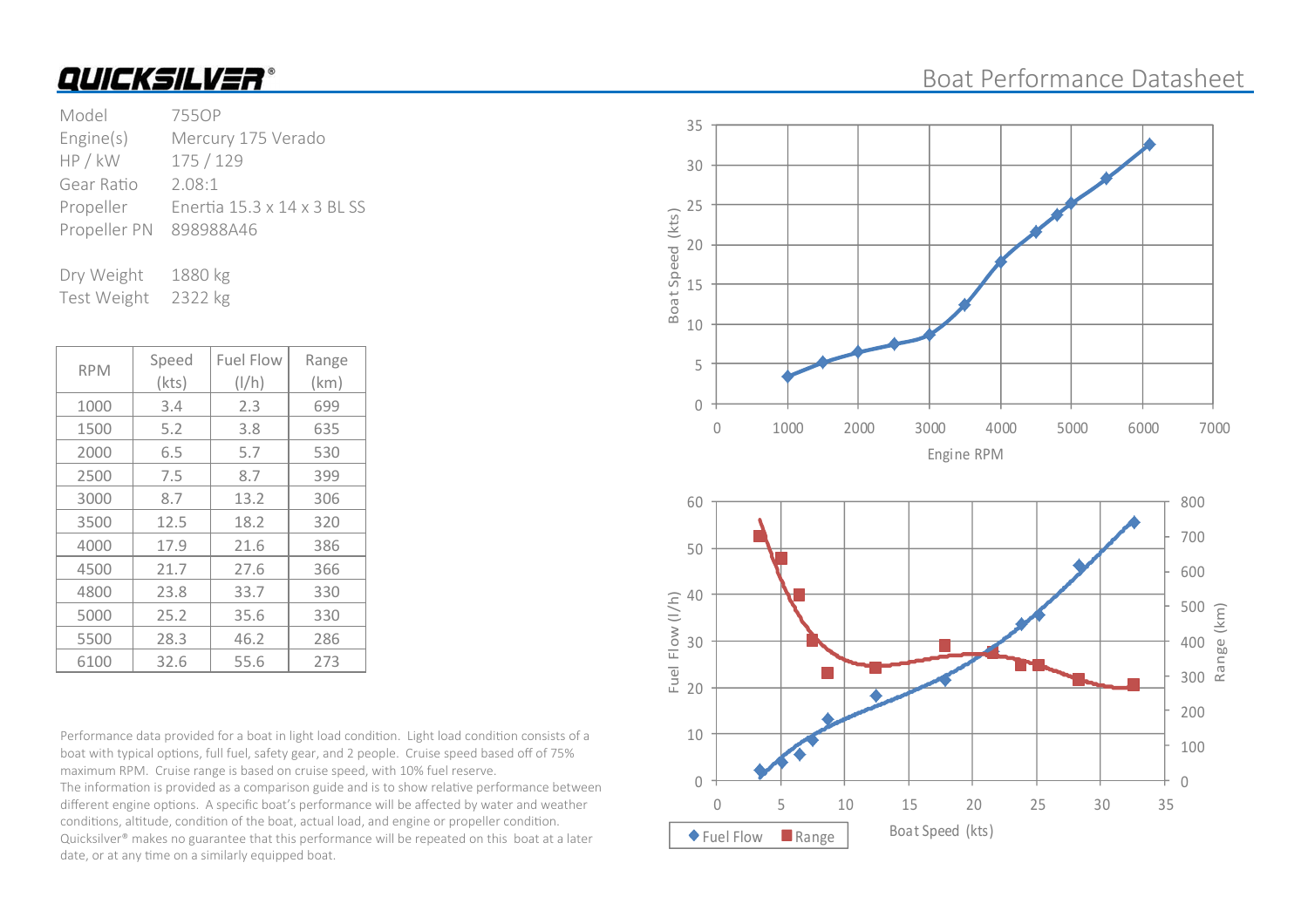| Model                  | 7550P                     |
|------------------------|---------------------------|
| Engine(s)              | Mercury 200 Verado        |
| HP / kW                | 200/147                   |
| Gear Ratio             | 2.08:1                    |
| Propeller              | Enertia 15 x 15 x 3 BL SS |
| Propeller PN 898990A46 |                           |
|                        |                           |

Dry Weight 1880 kg Test Weight 2322 kg

| <b>RPM</b> | Speed | <b>Fuel Flow</b> | Range |
|------------|-------|------------------|-------|
|            | (kts) | $\frac{1}{h}$    | (km)  |
| 1000       | 3.3   | 2.3              | 678   |
| 1500       | 5.2   | 3.8              | 641   |
| 2000       | 6.6   | 5.7              | 538   |
| 2500       | 7.6   | 9.1              | 388   |
| 3000       | 9.7   | 13.6             | 332   |
| 3500       | 13.6  | 18.5             | 342   |
| 4000       | 18.5  | 22.3             | 386   |
| 4500       | 22.1  | 29.5             | 349   |
| 4800       | 24.8  | 32.9             | 351   |
| 5000       | 26.3  | 37.5             | 327   |
| 5500       | 29.7  | 46.6             | 298   |
| 6000       | 32.9  | 59.4             | 258   |
| 6420       | 35.8  | 72.7             | 230   |

Performance data provided for a boat in light load condition. Light load condition consists of a boat with typical options, full fuel, safety gear, and 2 people. Cruise speed based off of 75% maximum RPM. Cruise range is based on cruise speed, with 10% fuel reserve.

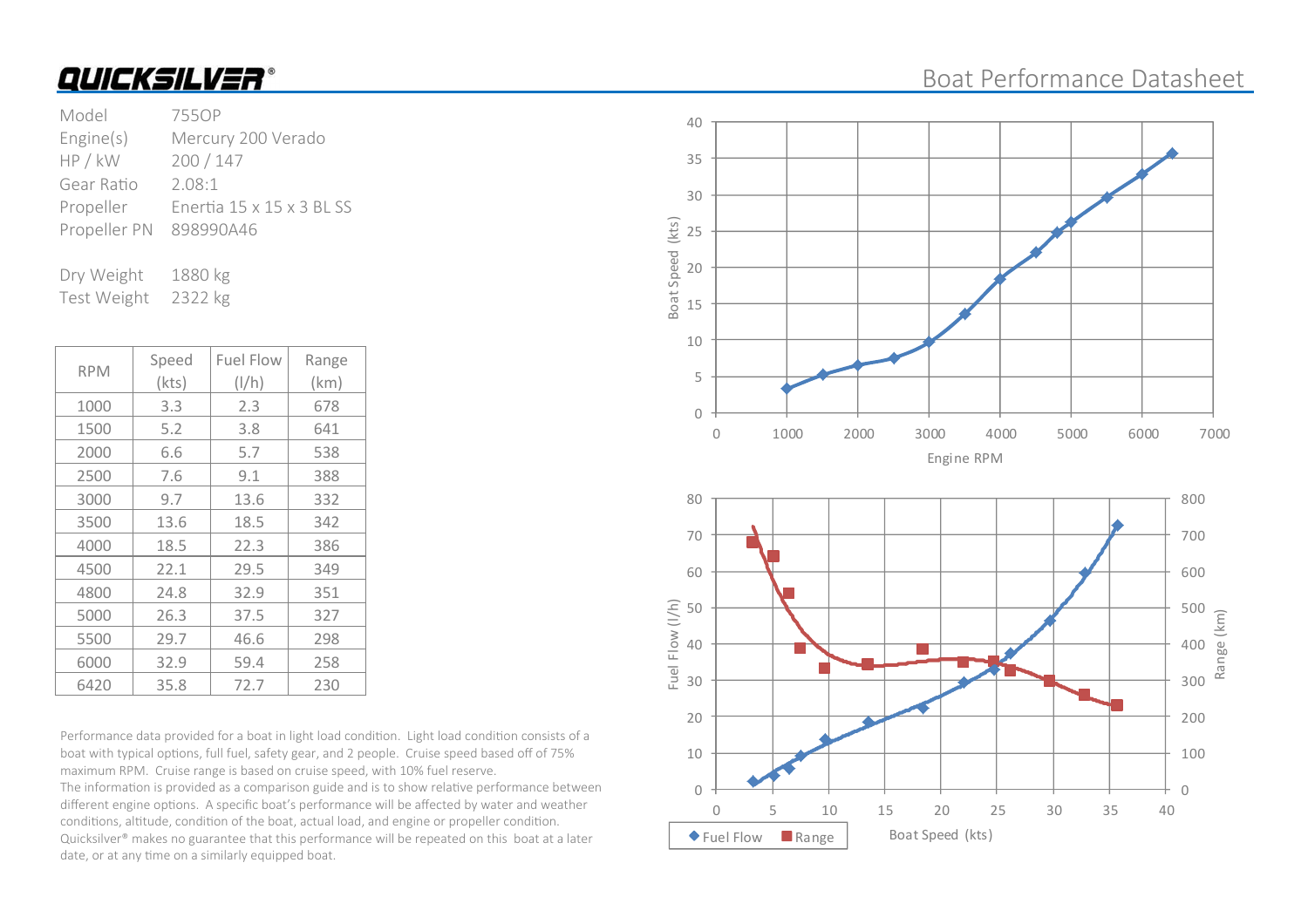| Model                  | 755OP                     |
|------------------------|---------------------------|
| Engine(s)              | Mercury 225 Verado        |
| HP / kW                | 225/165                   |
| Gear Ratio             | 1.85:1                    |
| Propeller              | Enertia 15 x 15 x 3 BL SS |
| Propeller PN 898990A46 |                           |
|                        |                           |

Dry Weight 1942 kg Test Weight 2384 kg

| <b>RPM</b> | Speed | <b>Fuel Flow</b> | Range |
|------------|-------|------------------|-------|
|            | (kts) | $\frac{1}{h}$    | (km)  |
| 1000       | 3.6   | 3.4              | 493   |
| 1500       | 5.6   | 6.1              | 428   |
| 2000       | 7.1   | 9.1              | 365   |
| 2500       | 8.2   | 13.6             | 281   |
| 3000       | 11.9  | 19.7             | 282   |
| 3500       | 16.7  | 25.4             | 307   |
| 4000       | 22.0  | 32.6             | 315   |
| 4500       | 26.6  | 40.9             | 304   |
| 4800       | 28.9  | 46.6             | 289   |
| 5000       | 30.6  | 56.4             | 253   |
| 5500       | 33.6  | 71.2             | 220   |
| 6000       | 37.3  | 88.6             | 197   |
| 6300       | 39.4  | 91.2             | 202   |

Performance data provided for a boat in light load condition. Light load condition consists of a boat with typical options, full fuel, safety gear, and 2 people. Cruise speed based off of 75% maximum RPM. Cruise range is based on cruise speed, with 10% fuel reserve.

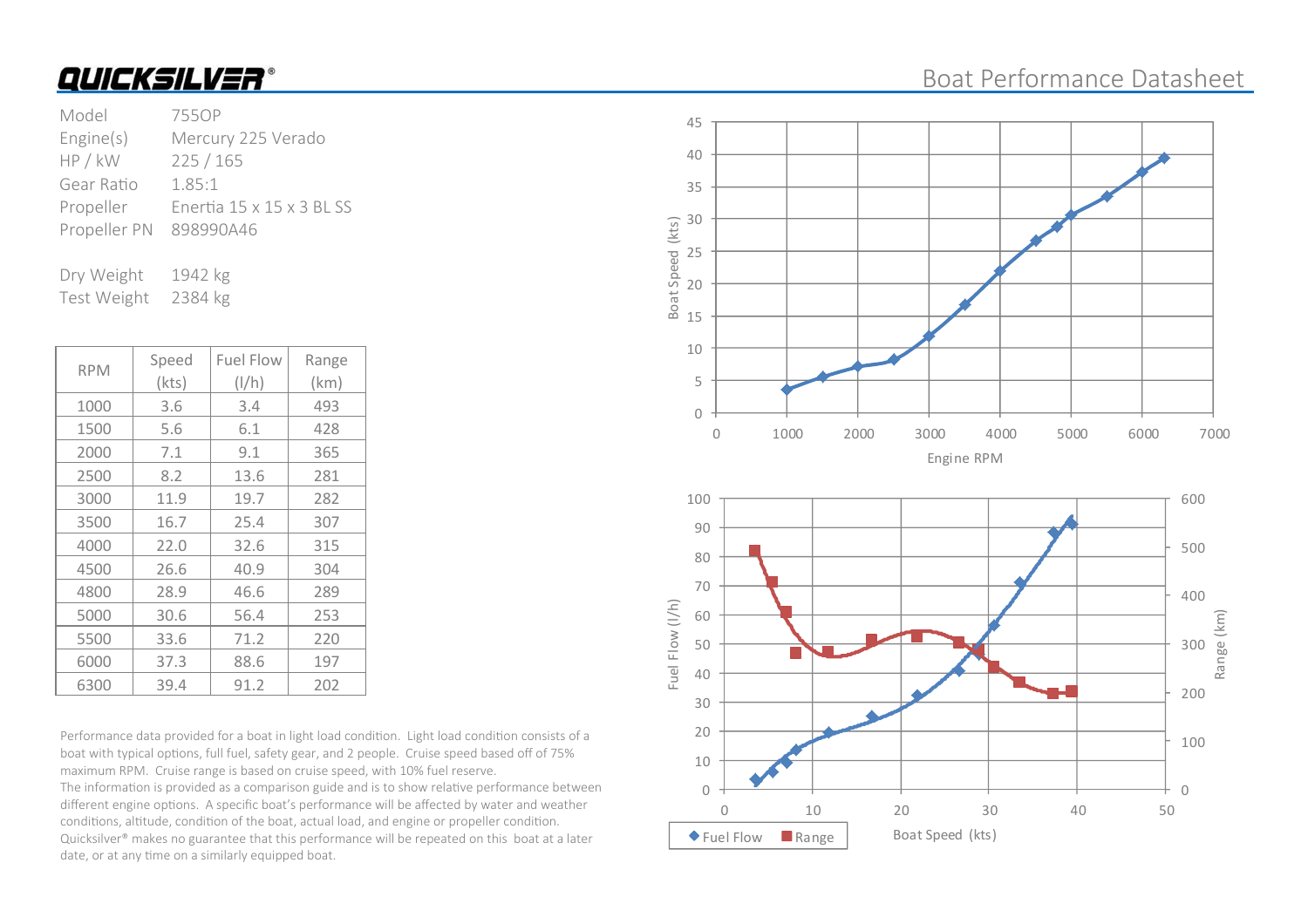| Model                  | 7550P                     |
|------------------------|---------------------------|
| Engine(s)              | Mercury 250 Verado        |
| HP / kW                | 250/184                   |
| Gear Ratio             | 1.85:1                    |
| Propeller              | Enertia 15 x 15 x 3 BL SS |
| Propeller PN 898990A46 |                           |
|                        |                           |

Dry Weight 1942 kg Test Weight 2384 kg

| <b>RPM</b> | Speed | <b>Fuel Flow</b> | Range |
|------------|-------|------------------|-------|
|            | (kts) | $\frac{1}{h}$    | (km)  |
| 1000       | 3.9   | 3.8              | 481   |
| 1500       | 5.6   | 5.7              | 460   |
| 2000       | 6.9   | 9.1              | 354   |
| 2500       | 8.3   | 14.4             | 268   |
| 3000       | 12.2  | 20.4             | 277   |
| 3500       | 16.5  | 26.1             | 295   |
| 4000       | 22.3  | 33.3             | 312   |
| 4500       | 26.2  | 41.3             | 296   |
| 4800       | 29.1  | 45.4             | 298   |
| 5000       | 30.3  | 50.3             | 280   |
| 5500       | 33.8  | 63.2             | 250   |
| 6000       | 37.3  | 81.4             | 214   |
| 6410       | 40.6  | 97.7             | 194   |

Performance data provided for a boat in light load condition. Light load condition consists of a boat with typical options, full fuel, safety gear, and 2 people. Cruise speed based off of 75% maximum RPM. Cruise range is based on cruise speed, with 10% fuel reserve.

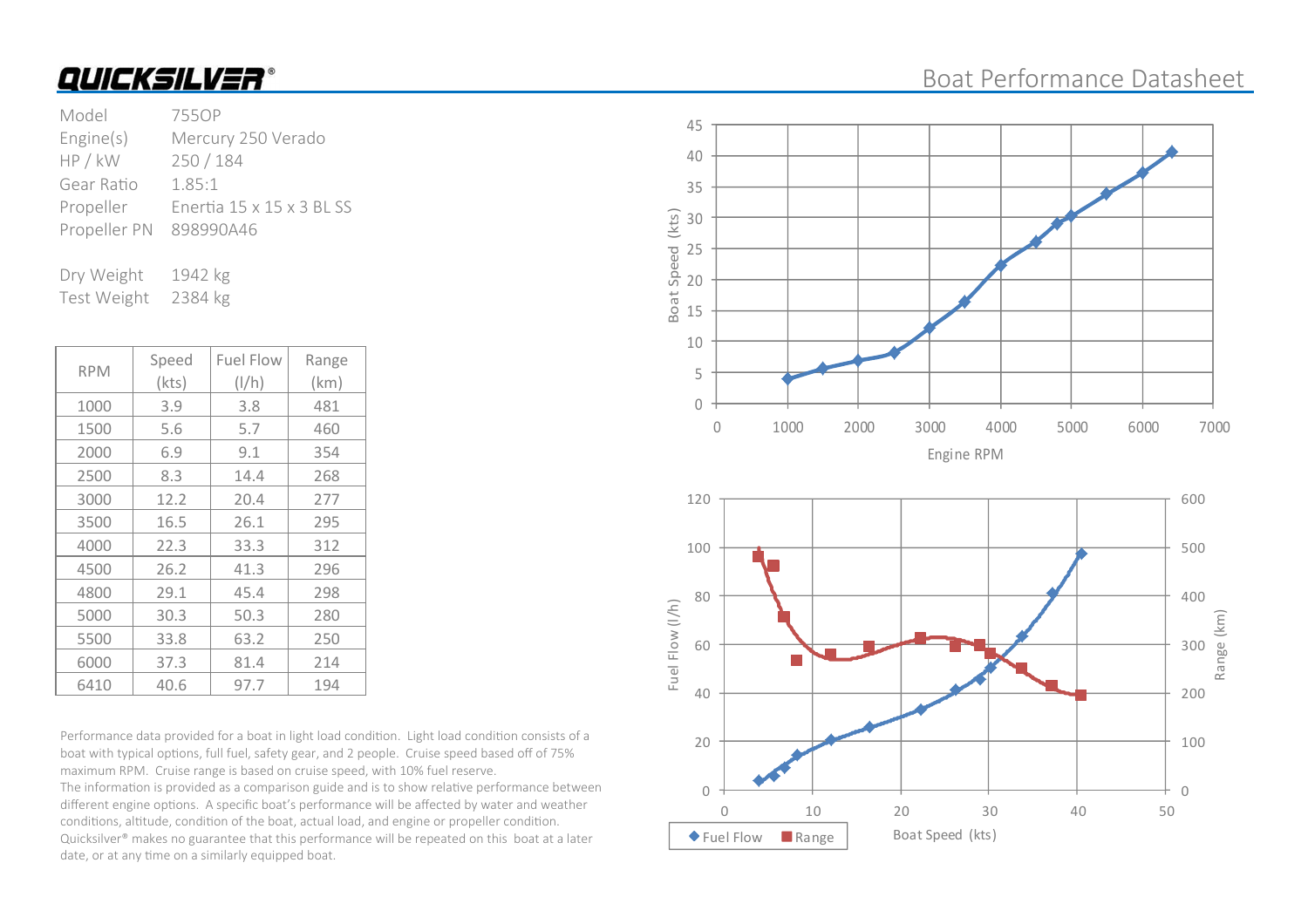#### Boat Performance Datasheet

#### Model 755OP Engine(s) Mercury 250 Verado Pro Four Stroke HP / kW 250 / 184 Gear Ratio 1.85:1 Propeller Enertia 14.7 x 16 x 3 BL SS Propeller PN 898992A46

Dry Weight 1942 kg Test Weight 2384 kg

| <b>RPM</b> | Speed | <b>Fuel Flow</b> | Range         |      |  |
|------------|-------|------------------|---------------|------|--|
|            |       | (kts)            | $\frac{1}{h}$ | (km) |  |
|            | 1000  | 4.0              | 4.2           | 448  |  |
|            | 1500  | 5.7              | 6.4           | 410  |  |
|            | 2000  | 7.0              | 9.8           | 332  |  |
|            | 2500  | 7.9              | 14.8          | 250  |  |
|            | 3000  | 12.3             | 23.1          | 248  |  |
|            | 3500  | 18.6             | 27.6          | 314  |  |
|            | 4000  | 23.9             | 35.2          | 316  |  |
|            | 4500  | 27.6             | 44.3          | 291  |  |
|            | 4800  | 29.7             | 52.6          | 263  |  |
|            | 5000  | 32.0             | 54.5          | 274  |  |
|            | 5500  | 35.4             | 68.5          | 241  |  |
|            | 6000  | 39.0             | 87.4          | 208  |  |
|            | 6420  | 42.5             | 102.6         | 193  |  |

Performance data provided for a boat in light load condition. Light load condition consists of a boat with typical options, full fuel, safety gear, and 2 people. Cruise speed based off of 75% maximum RPM. Cruise range is based on cruise speed, with 10% fuel reserve.